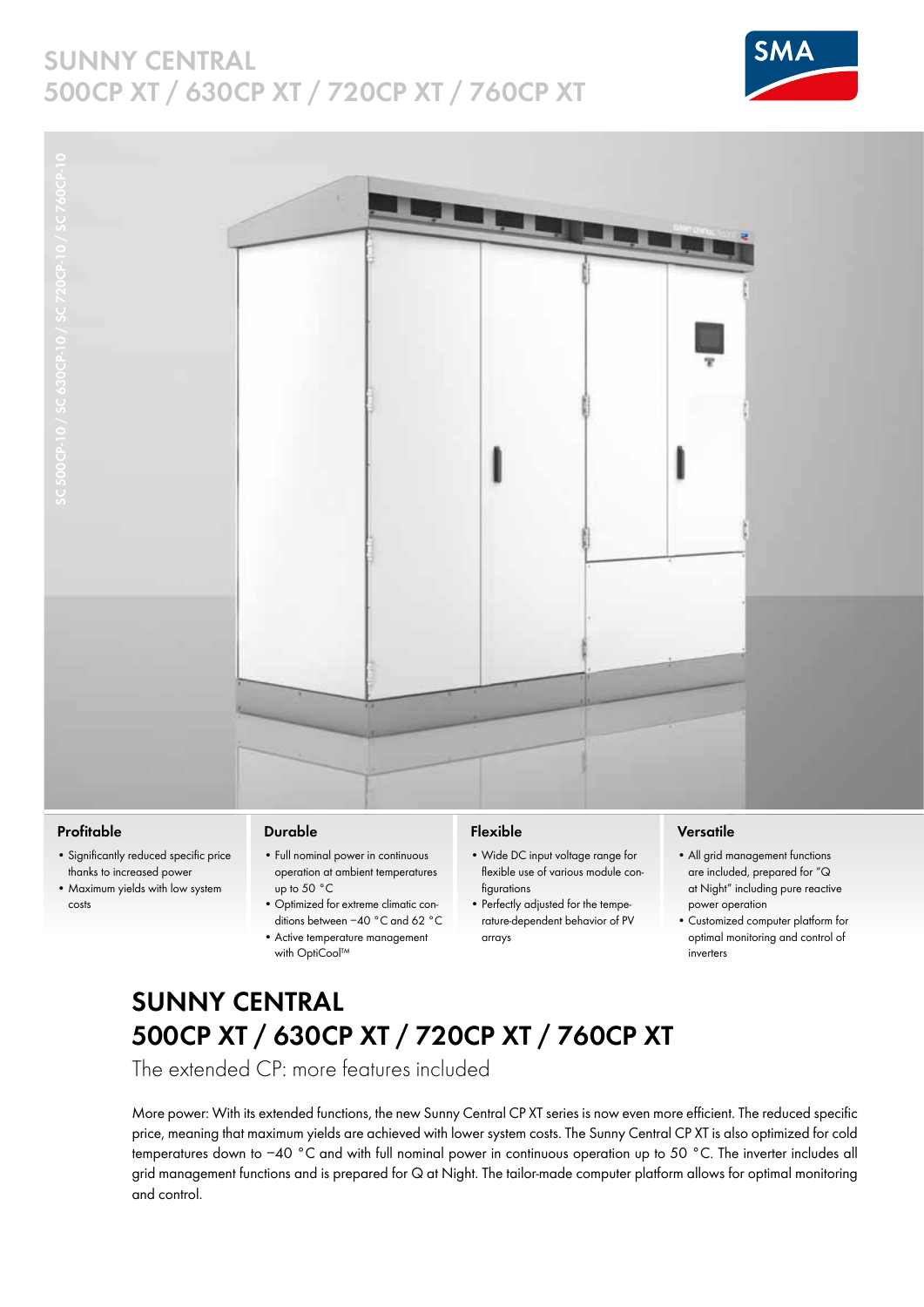# **Sunny Central 500CP XT / 630CP XT / 720CP XT / 760CP Xt**

| <b>Technical Data</b>                                                                                     | Sunny Central 500CP XT                                                                                                     | Sunny Central 630CP XT                                                     |
|-----------------------------------------------------------------------------------------------------------|----------------------------------------------------------------------------------------------------------------------------|----------------------------------------------------------------------------|
| Input (DC)                                                                                                |                                                                                                                            |                                                                            |
| Max. DC power $(\mathcal{Q} \cos \varphi = 1)$                                                            | 560 kW                                                                                                                     | 713 kW                                                                     |
| Max. input voltage                                                                                        | 1,000 V                                                                                                                    | 1,000 V                                                                    |
| $V_{MPP_{min}}$ at $I_{MPP} < I_{DCmax}$                                                                  | 430 V                                                                                                                      | 500 V                                                                      |
| MPP voltage range (@ 25°C / @ 50°C at 50 Hz) <sup>1,2</sup>                                               | 449 to 850 V / 430 to 850 V                                                                                                | 529 to 850 V / 500 to 850 V                                                |
| MPP voltage range (@ 25°C / @ 50°C at 60 Hz) <sup>1,2</sup>                                               | 449 to 850 V / 436 to 850 V                                                                                                | 529 to 850 V / 505 to 850 V                                                |
| Rated input voltage                                                                                       | 449 V                                                                                                                      | 529 V                                                                      |
| Max. input current                                                                                        | 1,250A                                                                                                                     | 1,350 A                                                                    |
| Max. DC short-circuit current                                                                             | 2,500 A                                                                                                                    | 2,500 A                                                                    |
| Number of independent MPP inputs                                                                          |                                                                                                                            |                                                                            |
| Number of DC inputs                                                                                       | 9                                                                                                                          | 9                                                                          |
| Output (AC)                                                                                               |                                                                                                                            |                                                                            |
|                                                                                                           | 550 kVA / 500 kVA                                                                                                          |                                                                            |
| Rated power (@ 25°C) / nominal AC power (@ 50°C)                                                          |                                                                                                                            | 700 kVA / 630 kVA                                                          |
| Nominal AC voltage / nominal AC voltage range                                                             | 270 V / 243 V to 310 V                                                                                                     | 315 V / 284 V to 362 V                                                     |
| AC power frequency / range                                                                                | 50 Hz, 60 Hz / 47 Hz to 63 Hz                                                                                              | 50 Hz, 60 Hz / 47 Hz to 63 Hz                                              |
| Rated power frequency / rated grid voltage                                                                | 50 Hz / 270 V                                                                                                              | 50 Hz / 315 V                                                              |
| Max. output current / max. total harmonic distortion                                                      | $1,176$ A $/ 1,238$ A <sup>3</sup> $/ 0,03$                                                                                | 1,283 A / 1,350 A <sup>3</sup> / 0,03                                      |
| Power factor at rated power / displacement power factor adjustable                                        | $1/0.9$ leading to 0.9 lagging                                                                                             |                                                                            |
| Feed-in phases / connection phases                                                                        | 3/3                                                                                                                        | 3/3                                                                        |
| Efficiency <sup>4</sup>                                                                                   |                                                                                                                            |                                                                            |
| Max. efficiency / European efficiency / CEC efficiency                                                    | 98,6% / 98,4% / 98,5%                                                                                                      | 98,7% / 98,5% / 98,5%                                                      |
| <b>Protective devices</b>                                                                                 |                                                                                                                            |                                                                            |
| Input-side disconnection device                                                                           | Motor-driven load-break switch                                                                                             | Motor-driven load-break switch                                             |
| Output-side disconnection device                                                                          | AC circuit breaker                                                                                                         | AC circuit breaker                                                         |
| DC overvoltage protection                                                                                 | Type I surge arrester                                                                                                      | Type I surge arrester                                                      |
| Lightning protection (according to IEC 62305-1)                                                           | Lightning Protection Level III                                                                                             | Lightning Protection Level III                                             |
| Stand-alone grid detection active / passive                                                               | $\bullet$ / $-$                                                                                                            | $\bullet$ / $-$                                                            |
| Grid monitoring                                                                                           |                                                                                                                            |                                                                            |
| Ground fault monitoring / remote-controlled ground fault monitoring                                       | $\circ$ / $\circ$                                                                                                          | $\circ$ / $\circ$                                                          |
| Insulation monitoring                                                                                     | $\circ$                                                                                                                    | $\circ$                                                                    |
| Surge arrester for auxiliary power supply                                                                 |                                                                                                                            |                                                                            |
| Protection class (according to IEC 62103) / overvoltage category (according to IEC 60664-1)               | 1/111                                                                                                                      | 1/111                                                                      |
| General data                                                                                              |                                                                                                                            |                                                                            |
| Dimensions $(W/H/D)$                                                                                      |                                                                                                                            | 2,562 / 2,272 / 956 mm (101 / 89 / 38 inches)                              |
| Weight in kg                                                                                              | 1,900 kg / 4,200 lb                                                                                                        | 1,900 kg / 4,200 lb                                                        |
| Operating temperature range                                                                               | $-25^{\circ}$ C to 62 $^{\circ}$ C / $-13^{\circ}$ F to 144 $^{\circ}$ F                                                   |                                                                            |
| Extended operating temperature range                                                                      | O (-40°C to 62°C / -40°F to 144°F)                                                                                         |                                                                            |
| Noise emission <sup>5</sup>                                                                               | $63$ db(A)                                                                                                                 | 64 db(A)                                                                   |
| Max. self-consumption (operation) <sup>6</sup> / self-consumption (night)                                 | 1,900 W / < 100 W                                                                                                          | 1,900 W / < 100 W                                                          |
| External auxiliary supply voltage                                                                         | 230 V / 400V (3 / N / PE)                                                                                                  | 230 V / 400V (3 / N / PE)                                                  |
| Cooling concept                                                                                           | OptiCool                                                                                                                   | OptiCool                                                                   |
| Degree of protection: electronics / connection area (according to IEC 60529) / according to IEC 60721-3-4 | IP54 / IP43 / 4C2, 4S2                                                                                                     | IP54 / IP43 / 4C2, 4S2                                                     |
| Application in unprotected outdoor environments / indoor                                                  | $\bullet$ / $\circ$                                                                                                        | $\bullet$ / $\circ$                                                        |
| Maximum permissible value for relative humidity (non-condensing)                                          | 15% to 95%                                                                                                                 | 15% to 95%                                                                 |
| Maximum operating altitude above MSL 2,000 m / 4,000 m                                                    | $\bullet$ / $\circ$                                                                                                        | $\bullet$ / $\circ$                                                        |
| Fresh air consumption (inverter)                                                                          | 3,000 $m^3/h$                                                                                                              | $3,000 \text{ m}^3/\text{h}$                                               |
| <b>Features</b>                                                                                           |                                                                                                                            |                                                                            |
| DC connection / AC connection                                                                             |                                                                                                                            |                                                                            |
| Display                                                                                                   | Ring terminal lug / ring terminal lug<br>HMI touch display                                                                 |                                                                            |
| Communication / protocols                                                                                 | Ethernet (optical fiber optional), Modbus                                                                                  |                                                                            |
| DC current monitoring (Zone monitoring / String monitoring)                                               |                                                                                                                            |                                                                            |
| SC-COM / Plant monitoring                                                                                 | O/O                                                                                                                        |                                                                            |
|                                                                                                           | $\bullet$ / $\circ$ (via Sunny Portal)                                                                                     |                                                                            |
| Color enclosure / door / base / roof                                                                      | RAL 9016 / 9016 / 7004 / 7004<br>$\bullet$ /0/0/0/0                                                                        |                                                                            |
| Guarantee: 5 / 10 / 15 / 20 / 25 years                                                                    |                                                                                                                            |                                                                            |
| Configurable grid management functions                                                                    |                                                                                                                            | Power reduction, reactive power setpoint, dynamic grid support (e.g. LVRT) |
| Certificates and approvals (more available on request)                                                    | EN 61000-6-2, EN 61000-6-4, EMC-conformity, CE-conformity,<br>BDEW-MSRL / FGW / TR8, Arrêté du 23/04/08, R.D. 1663 / 2000, |                                                                            |
| $\bullet$ Standard features<br>O Optional features - Not available                                        |                                                                                                                            | R.D. 661 / 2007, P.O. 12.3 / IEEE 15477                                    |
| Type designation                                                                                          | SC 500CP-10                                                                                                                | SC 630CP-10                                                                |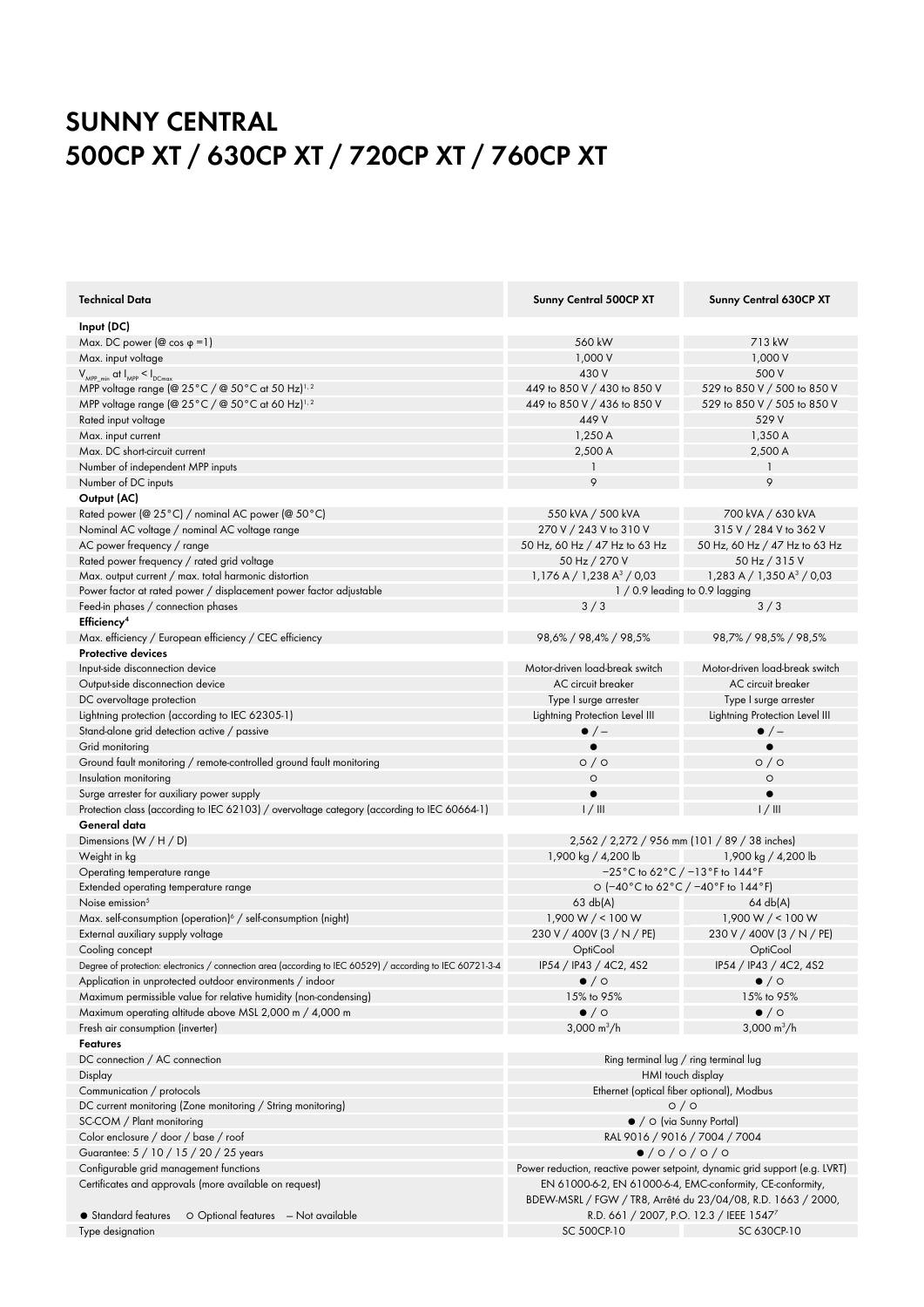1) At 1.05  $U_{AC, nom}$  and cos φ = 1

2) Further AC voltages, DC voltages and power classes can be configured (for more detailed information, see technical information at www.SMA.de)

3) up to + 5% Imax possible at VAC < VAC Nom

4) Efficiency measured without internal power supply

5) Sound pressure level at a distance of 10 m

6) Self-consumption at rated operation

7) Designed and type-tested in accordance with IEEE 1547, serial tests optional available

| Technical Data                                                                                                             | Sunny Central 720CP XT                                                                                                     | Sunny Central 760CP XT                         |
|----------------------------------------------------------------------------------------------------------------------------|----------------------------------------------------------------------------------------------------------------------------|------------------------------------------------|
| Input (DC)                                                                                                                 |                                                                                                                            |                                                |
| Max. DC power ( $@$ cos $\varphi = 1$ )                                                                                    | 808 kW                                                                                                                     | 853 kW                                         |
| Max. input voltage                                                                                                         | 1,000 V                                                                                                                    | 1,000 V                                        |
| $V_{MPP,min}$ at $I_{MPP} < I_{DCmax}$                                                                                     | 480 V                                                                                                                      | 505 V                                          |
| MPP voltage range (@ 25°C / @ 50°C at 50 Hz) <sup>1,2</sup>                                                                | 577 to 850 V / 525 to 850 V                                                                                                | 609 to 850 V / 554 to 850 V                    |
| MPP voltage range (@ 25°C / @ 50°C at 60 Hz) <sup>1,2</sup>                                                                | 577 to 850 V / 525 to 850 V                                                                                                | 609 to 850 V / 554 to 850 V                    |
| Rated input voltage                                                                                                        | 577 V                                                                                                                      | 609 V                                          |
| Max. input current                                                                                                         | 1,400 A                                                                                                                    | 1,400 A                                        |
| Max. DC short-circuit current                                                                                              | 2,500 A                                                                                                                    | 2,500 A                                        |
| Number of independent MPP inputs                                                                                           | 1                                                                                                                          | 1                                              |
| Number of DC inputs                                                                                                        | 9                                                                                                                          | 9                                              |
| Output (AC)                                                                                                                |                                                                                                                            |                                                |
| Rated power (@ 25°C) / nominal AC power (@ 50°C)                                                                           | 792 kVA / 720 kVA                                                                                                          | 836 kVA / 760 kVA                              |
| Nominal AC voltage / nominal AC voltage range                                                                              | 324 V / 292 V to 372 V                                                                                                     | 342 V / 308 V to 393 V                         |
|                                                                                                                            |                                                                                                                            |                                                |
| AC power frequency / range<br>Rated power frequency / rated grid voltage                                                   | 50 Hz, 60 Hz / 47 Hz to 63 Hz                                                                                              | 50 Hz, 60 Hz / 47 Hz to 63 Hz<br>50 Hz / 342 V |
|                                                                                                                            | 50 Hz / 324 V                                                                                                              |                                                |
| Max. output current / max. total harmonic distortion<br>Power factor at rated power / displacement power factor adjustable | 1,411A/0,03                                                                                                                | 1,411A/0,03                                    |
| Feed-in phases / connection phases                                                                                         | $1/0.9$ leading to 0.9 lagging                                                                                             |                                                |
| Efficiency <sup>4</sup>                                                                                                    | 3/3                                                                                                                        | 3/3                                            |
|                                                                                                                            |                                                                                                                            |                                                |
| Max. efficiency / European efficiency / CEC efficiency                                                                     | 98,6% / 98,4% / 98,5%                                                                                                      | 98,6% / 98,4% / 98,5%                          |
| <b>Protective devices</b>                                                                                                  |                                                                                                                            |                                                |
| Input-side disconnection device                                                                                            | Motor-driven load-break switch                                                                                             | Motor-driven load-break switch                 |
| Output-side disconnection device                                                                                           | AC circuit breaker                                                                                                         | AC circuit breaker                             |
| DC overvoltage protection                                                                                                  | Type I surge arrester                                                                                                      | Type I surge arrester                          |
| Lightning protection (according to IEC 62305-1)                                                                            | Lightning Protection Level III                                                                                             | Lightning Protection Level III                 |
| Stand-alone grid detection active / passive                                                                                | $\bullet$ / $-$                                                                                                            | $\bullet$ / $-$                                |
| Grid monitoring                                                                                                            |                                                                                                                            |                                                |
| Ground fault monitoring / remote-controlled ground fault monitoring                                                        | $\circ$ / $\circ$                                                                                                          | $\circ$ / $\circ$                              |
| Insulation monitoring                                                                                                      | $\circ$                                                                                                                    | $\circ$                                        |
| Surge arrester for auxiliary power supply                                                                                  | $\bullet$                                                                                                                  | $\bullet$                                      |
| Protection class (according to IEC 62103) / overvoltage category (according to IEC 60664-1)                                | $1/$ III                                                                                                                   | 1/111                                          |
| General data                                                                                                               |                                                                                                                            |                                                |
| Dimensions $(W/H/D)$                                                                                                       | 2,562 / 2,272 / 956 mm (101 / 89 / 38 inches)                                                                              |                                                |
| Weight in kg                                                                                                               | 1,900 kg / 4,200 lb<br><b>Contract Contract</b>                                                                            | 1,900 kg / 4,200 lb                            |
| Operating temperature range                                                                                                | $-25^{\circ}$ C to 62 $^{\circ}$ C / $-13^{\circ}$ F to 144 $^{\circ}$ F                                                   |                                                |
| Extended operating temperature range                                                                                       | O (-40°C to 62°C / -40°F to 144°F)                                                                                         |                                                |
| Noise emission <sup>5</sup>                                                                                                | 64 db(A)                                                                                                                   | 64 db(A)                                       |
| Max. self-consumption (operation) <sup>6</sup> / self-consumption (night)                                                  | 1,950 W / < 100 W                                                                                                          | 1,950 W / < 100 W                              |
| External auxiliary supply voltage                                                                                          | 230 V / 400V (3 / N / PE)                                                                                                  | 230 V / 400V (3 / N / PE)                      |
| Cooling concept                                                                                                            | OptiCool                                                                                                                   | OptiCool                                       |
| Degree of protection: electronics / connection area (according to IEC 60529) / according to IEC 60721-3-4                  | IP54 / IP43 / 4C2, 4S2                                                                                                     | IP54 / IP43 / 4C2, 4S2                         |
| Application in unprotected outdoor environments / indoor                                                                   | $\bullet$ / $\circ$                                                                                                        | $\bullet$ / $\circ$                            |
| Maximum permissible value for relative humidity (non-condensing)                                                           | 15% to 95%                                                                                                                 | 15% to 95%                                     |
| Maximum operating altitude above MSL 2,000 m / 4,000 m                                                                     | $\bullet$ / $\circ$                                                                                                        | $\bullet$ / $\circ$                            |
| Fresh air consumption (inverter)                                                                                           | $3,000 \text{ m}^3/h$                                                                                                      | $3,000 \text{ m}^3/\text{h}$                   |
| <b>Features</b>                                                                                                            |                                                                                                                            |                                                |
| DC connection / AC connection                                                                                              | Ring terminal lug / ring terminal lug                                                                                      |                                                |
| Display                                                                                                                    | HMI touch display                                                                                                          |                                                |
| Communication / protocols                                                                                                  | Ethernet (optical fiber optional), Modbus                                                                                  |                                                |
| DC current monitoring (Zone monitoring / String monitoring)                                                                | $\circ$ / $\circ$                                                                                                          |                                                |
| SC-COM / Plant monitoring                                                                                                  |                                                                                                                            |                                                |
| Color enclosure / door / base / roof                                                                                       | $\bullet$ / $\circ$ (via Sunny Portal)<br>RAL 9016 / 9016 / 7004 / 7004                                                    |                                                |
| Guarantee: 5 / 10 / 15 / 20 / 25 years                                                                                     | $\bullet$ /0/0/0/0                                                                                                         |                                                |
| Configurable grid management functions                                                                                     | Power reduction, reactive power setpoint, dynamic grid support (e.g. LVRT)                                                 |                                                |
| Certificates and approvals (more available on request)                                                                     |                                                                                                                            |                                                |
|                                                                                                                            | EN 61000-6-2, EN 61000-6-4, EMC-conformity, CE-conformity,<br>BDEW-MSRL / FGW / TR8, Arrêté du 23/04/08, R.D. 1663 / 2000, |                                                |
| O Optional features - Not available<br>$\bullet$ Standard features                                                         | R.D. 661 / 2007, P.O. 12.3 / IEEE 15477                                                                                    |                                                |
|                                                                                                                            | SC 720CP-10                                                                                                                | SC 760CP-10                                    |
| Type designation                                                                                                           |                                                                                                                            |                                                |